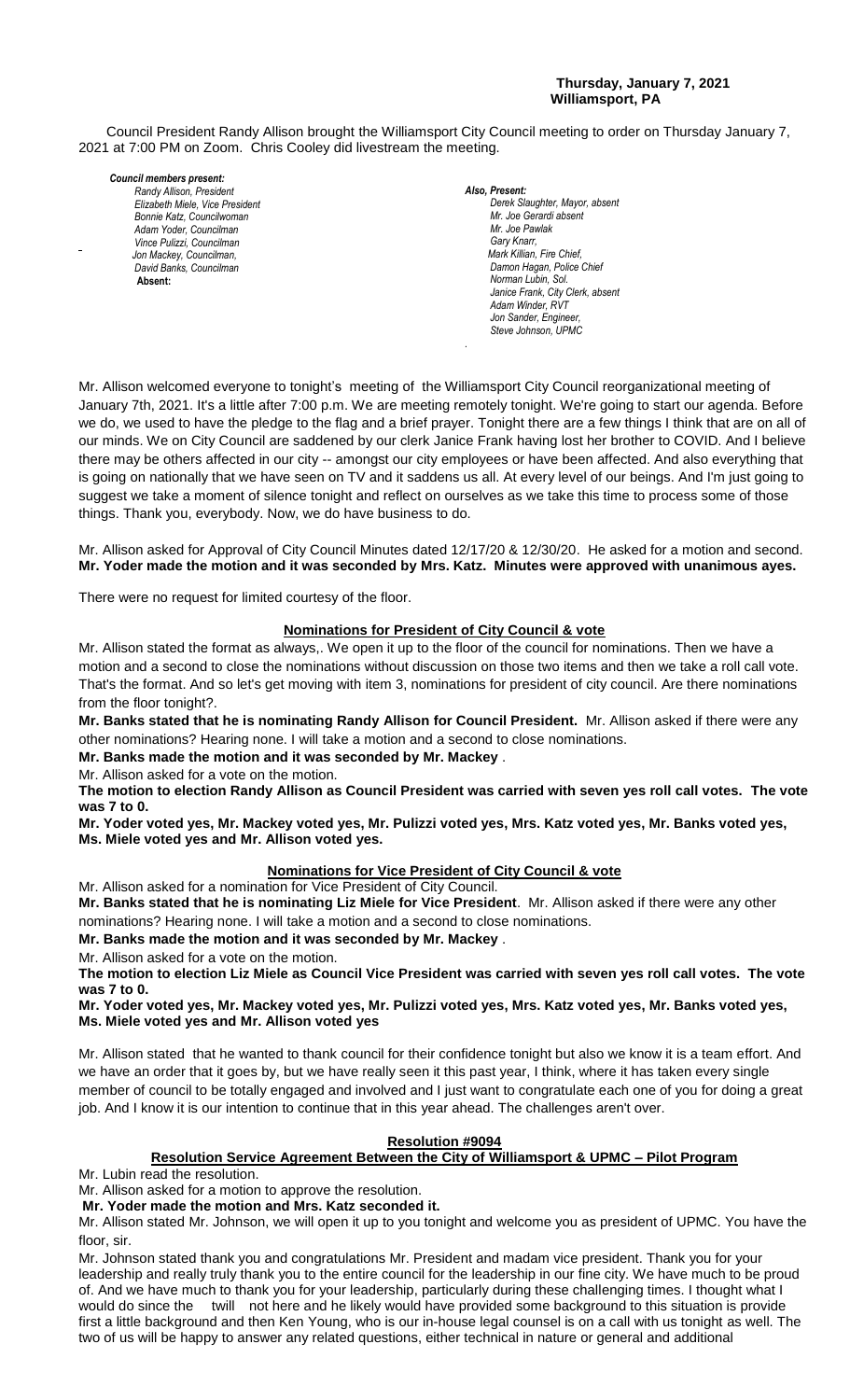background in nature. So just going back, this agreement relates to two hospitals that are in the city. Those two hospitals are Williamsport hospital founded in 1978 and the divine providence hospital that was built in 1950. Those two are actually technically merged now. We operate those as a combined single hospital, if you will. But generally speaking, people still look at them as two separate hospitals. The combined economic impact on the city and the surrounding area is about \$600 million a year. And we employ approximately 2,000 people in those two sites. This past year, UPMC which actually makes up the two city hospitals by far the largest but also Muncie hospital and haven hospital and wells borough and coal and memorial hospital are all part of this region here. The combined contribution of those organizations total \$52 million in community benefit this past year. With 43 million of that used to support those without the means to pay for their services. And with 75% or so of all of the services with this region provided in Williamsport, the lion's share of that recruits to the benefit of the city. There's about \$9 million remaining there. Those funds are used for health promotion, illness and injury and disease prevention, health service utilization management and consulting with local businesses and community s ervices and educational institutions all designed to help them control or minimize their own employee health care cost. The hospitals also provide and promote sound public policy. And serve as the city and the county de fact toe public health option. We're not a large enough area to have a fully staffed fully operational public health arm like many major urban facilities, we serve in that capacity. For – in particular for the county governments and the city governments where these hospitals are located. For example, our infectious disease team has been assisting with the colleges in the city, with city administration, with county administrators, with school districts and many others in terms of COVID-19 crisis planning and mitigation work. We have an opioid task force that has been working for many years now on opioid abuse remediation, working with city drug and alcohol enforcement, and various treatment services. And we also provide the city with subsidized ambulance service. That is a relationship that goes back, gosh, almost 25 years now. And we subsidize that somewhere north of half a million dollars a year. And if we didn't do that, the city is of the size, a class 3 city that it would be required to provide that service on its open. That's a major contribution as well. So for the last 20 years, that hospital and the city have had multiple agreements where in the city acknowledged the charity status of the hospitals along with various cash contributions that the hospital has made, the value of the ambulance service included and the public health programs, the examples of which I – several examples of which I just mentions. The hospitals likewise acknowledge the economic contribution that the city's various municipal support services such as the police department, fire department, city streets and parks provide on a regular basis. In a ddition, the city and the hospitals entered into a partnership agreement back in 2007 addressing the role of city in helping retain the Williamsport hospital inside of the city limits. There was a serious consideration at one point to relocating into the Muncy corridor location. And after a negotiation that was led principally by the city at that point in time, we made the decision to remain inside of the city limits and essentially on the locations they have been for many years. Now, those agreements in various capacities extended and were renegotiated over time. But the most recent ones expired in 2019. And then were not renewed. So last summer, Mayor Slaughter and I had several conversations, really began a series of conversations to update that agreement ns to update that agreement and affect to you ate it for the entire year of 2020. We didn't get to the point of getting through the official process to get it approved. So financially the health system has accrued for this. So that the hospitals can make the payment once this is executed. But it is addle-year agreement. The context of that agreement is that the hospital not – I should say the context appreciates that the hospitals are not currently acquiring additional property. So we went through a, you know, a several year period there where we bought literally dozens and dozens of buildings and raised them and expanded parking and built buildings and so on. That process is essentially stopped at this stage. We haven't bought anything in the last year or two and don't anticipate doing so in the next couple of years. We've also put approximately 80,000 square feet back on the tax rolls by selling the divine providence convent at one time. It is not called divine or excuse me providence place. Where those were turned into apartments. We're doing the same with 904 Campbell street, right across the street from Williamsport hospital. We have sold that to a developer as well who is building it out as a for-profit residential a partments. So both of those have gone back on the tax rolls. The hospitals have also initiated their own police f orce. This is relatively new and you may not be aware of t his. But we're actually owe we will be actual – we will be providing our armed police force to be responsible in particular for the two city hospitals. That will minimize the frequency and dependency that we've had on the city police force for all these many years. So the new agreement is just in concluding here, the new agreement is retroactive to January 1st of 2020. It commits the city to recognizing the hospital's tax exempt status and commits the hospitals to contribute the following cash amounts. In 2020, we did make payments totally approximately \$100,000 in 2020. But upon execution, we would make an additional contribution of \$213,000 for the balance of the 2020 agreement. And then in 2021 and 2022, we would be paying a total of \$327,000, which is comprised of a couple of different components. But the point is it adds up to \$327,000 a year. So it is a three-year agreement. That would be updated, renegotiated, if you will, at the time probably mid-22, prior to the conclusion and our recommendation would be that the new agreement, whatever is appropriate to succeed this would be presented to city council in the fall of '22. I'll stop there and I'm happy to take any questions or – or ask Ken Young to help chime in if necessary. Thank you

Mr. Allison stated Thank you, Steve. Appreciate that background, historical background and context that you have given the whole relationship of the hospital system and our city. It is personal to me because I was born in divine providence in ' 51, which is very soon after they had opened. And my grandmother worked there for some time. So I have a personal investment in that. Are there questions tonight from council members ? On the agreement or anything that has been discussed so far ? I did some quick math here. I believe with what is going to be – the remaining – the remainder you mentioned in 2020 is 213,000 ?

Mr. Johnson answered correct.

Mr. Allison stated And then so going forward over the – what is remaining and adding in the next years or so, another \$867,000, I believe coming into the city. Any questions tonight ? Bonnie

Mrs. Katz stated Steve, thank you very much. I was really interested in what you said about having armed guards come – you know, with the city hospitals. Are they working in conjunction with our police department ?

Yes. It is just beginning. So that process is literally underway. We're selecting the appropriate staff for these positions, putting them through the the appropriate training and we will be introducing them to police forces, the city police being the most important and the state police and surrounding municipalities as well. It will be implemented over the course of the next 90 days. I think that is wonderful. It will help our police department tremendously. Thank you for that effort. Mr. Johnson said You're very welcome. We look forward to the mutual aid relationship. You know, t here – hopefully there aren't too many situations where we still have to call in the city police. If that were to be the case, obviously we want to work together. And we're available too to respond in kind. So twill work both ways, I think.

Which is great because we're living in a strange world right now.

Mr. Allison stated Yes. It seems like it gets stranger every day.

Mr. Banks Adding on to that, M r. Johnson, what jurisdictions were those – that private security force would it have ? Limited to your grounds ? Is there some sort of a situation where someone leaves the hospital and they have a bit of jurisdiction to go to pursue ?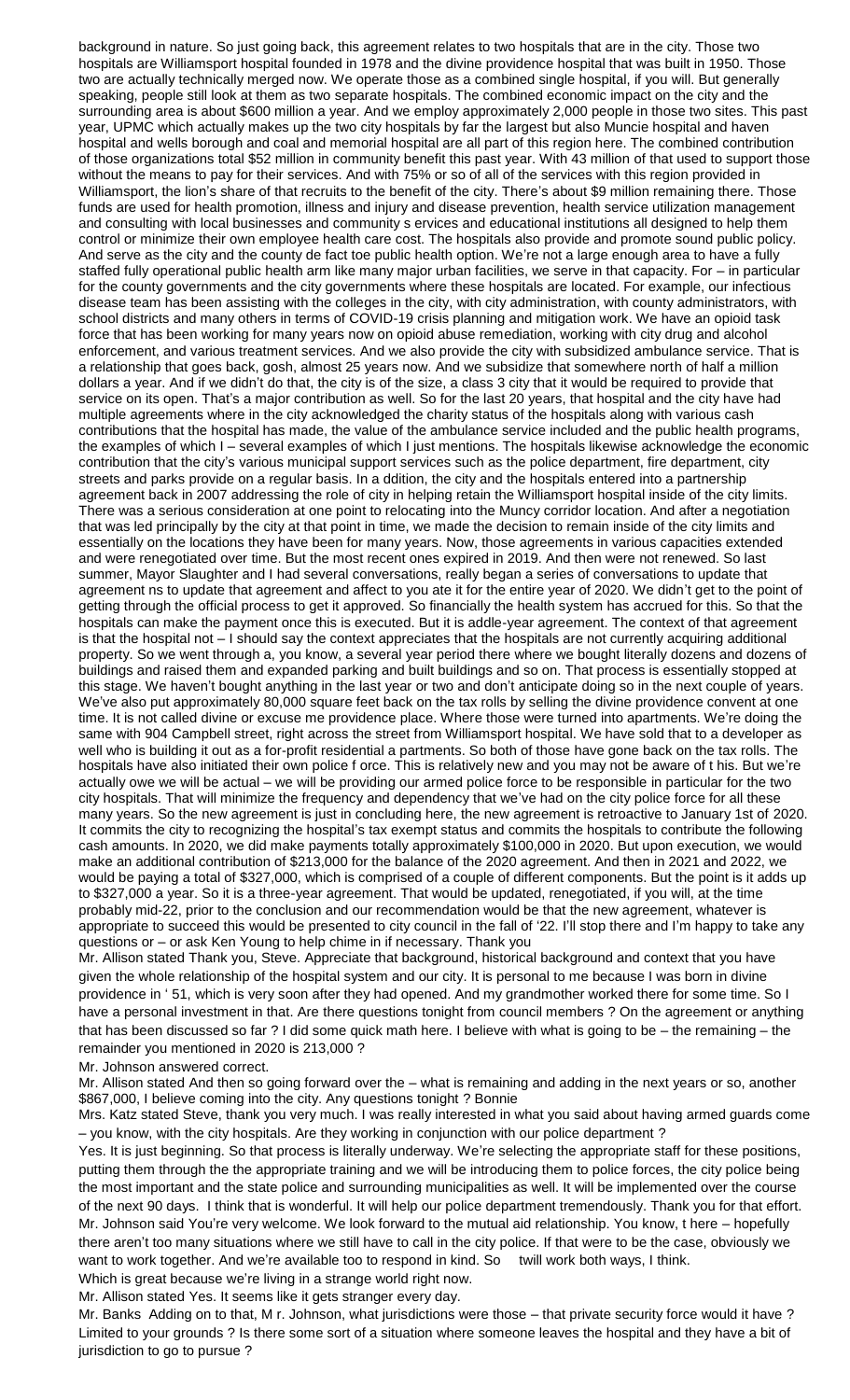Mr. Johnson stated You're getting outside of my knowledge level. I do know t hat – and your assessment is kind of the limit of my understanding as well. That is on our property, our official property. So inside of those boundaries. And I believe the way that the law is written there, is 100 yard or maybe it is even 300 yards buffer zone. So beyond, you know, 300 yards beyond the literal boundary they still have jurisdictional authority. Outside of that, I don't believe that they would be able to discharge their weapon, for example, though and have arrest authority. It would have to be inside of that zone, if you will.

We can clarify that further and I think one of the things that we need to to, the time has gotten away from us and the COVID environment has made it harder to do. But we would like to host a meeting at some point where we can provide a full update on health system operations, hospital plans, et cetera. And at that point in time we can get into the details. And I will have – we will actually hired a major in the state police recently retired to run this for us. So we will actually have him present, participate and answer some questions directly.

Mr. Alison stated I believe you're right on the distance. Our agreement with Penn college police department was 1500 feet. 300 yards you spoke of.

Ms. Miele stated And in the same vein a ctually. Just to follow up on Dave's point. I'm not quite certain. We have a mutual agreement with Penn college. I'm assuming we would need to have the same thing with the hospital before their forces go live, so to speak. Mr – or M r. Allison, do you know if that comes before council for a vote or if that is something internal in the city

Mr. Allison answered It would have to come before city council. The agreements that we have with the other surrounding municipalities, those mutual agreements – mutual aid agreements were approved by – twi would have to come before city council.

Ms. Miele stated Understood. Yeah. That makes sense to me. I was trying to wrap my head around i t. And I do look forward to understanding a little better the program. We always appreciate any help that our institutions provide in terms o f, you know – you know, both policing assistance and in any other way. But also I think I'm kind of curious to understand how we build a program like that. I wasn't here when Penn college created their security force on campus. And especially when they made the decision to arm them. And I'm sort of curious what that process looks like and what the training for the individuals involved looks like. And I know what our police do. But I don't know what it looks like for a private security force. I'll be very interested to learn a bit more about that as we move along h ere. I think that that's – pardon me ?

Mr. Johnson answered they'd be happy to share that.

Ms. Miele stated Okay. Excellent. Awesome. Yeah. No. I think twill just be interesting. That will be something new during my tenure, I guess. As I said, I don't think any of us were around when Penn college sort of initiated their program. So twill be – twill be interested to learn a little bit more about that. But that's exciting and I think that will definitely – presumably I think that will be a huge asset to our current city policing program. So thank you very much to UPMC. And I think – actually, I don't believe I have any follow-up questions at this time, Randy. I yield the floor. Mr. Allison stated There's one other relationship with UPMC. The park avenue corridor, which we have a study on. And we need to move on that this year. It's kind of been derailed due to all of the unforeseen changes within the city government. And outside with the dealing with the – issues related to COVID-19. So we do intend to pick that up and take it to committee and begin to move on that this year. So we put the structure in place to implement some of the things that are in there. Because that is still – that's a development issue. And a neighborhood issue. And a safety issue. Everything all wrapped into one. So we're still – I'm still exciting about the potential there to see some great things in the future.

Mr. Allison asked for a vote on the motion.

**The resolution was carried with seven yes roll call votes. The vote was 7 to 0.**

**Mr. Yoder voted yes, Mr. Mackey voted yes, Mr. Pulizzi voted yes, Mrs. Katz voted yes, Mr. Banks voted yes, Ms. Miele voted yes and Mr. Allison voted yes**

### **Resolution #9095**

#### **Resolution Authorizing Tax and Revenue Anticipation Note for 2021**

Mr. Lubin read the resolution. Mr. Allison asked for a motion and second.

**Mr. Yoder made the motion and it was seconded by Mrs. Katz.**

Mr. Pawlak stated Good evening. Before you is the resolution to approve our annual tax and revenue anticipation note for 2021. This year we're seek a revolving line of credit up to and not exceeding \$2 million at any point during the year. Typically we will borrow funds on this at the beginning -- the first quarter of the year until taxes start to come in in March and April of each year. This year rates are lower than what we have seen in past years. The rate as of December 15th, I believe it was -- D ecember 14th was 1.345 or 3845. Compared to a N ovember/December rate in 20 -- in the 2020 of 2.17. In addition to the resolution, there's exhibits attached which is a tax anticipation note itself. The proposal from MMT bank to purchase the tax note and an exhibit for certification of taxes and revenues to be collected. As previously done, the administration will notify the finance committee of d rawdowns on this borrowing and when the borrowing is paid off. With that, the only other thing that I want to note is per discussion earlier this year when approving the 2020 tax n ote, we did put it out for proposals this year. We advertised it. Sent it to a couple institutions that we currently have borrowings or other relationships with. And we did evaluate those and determine to be the best compliant offer.

Mr. Allison stated Thank you, Mr. Pawlak. Are there questions or comments from council? Mr. Yoder.

Mr. Yoder stated. I will piggy back off of what M r. Pawlak said. I was happy to see it RFPed. That is fantastic. We had two complaint. That is great. This is the lowest compliant one. compliant one. We had one that was lower but they weren't compliant. I think this is very much the right way to handle this. The couple of take aways from talking remotely about that with you that I would share with council is two take aways, one, we actually don't have a minimum bidder - quantity of bidders requirement in the city. We may want to look at that. So in the future if we do run into this s ituation, if -- if we deem it necessary, we could use that and kind of rebid these, if we would need to. And two, it seems that we have potentially an opportunity with the lower -- the bank that was the noncompliant bidder, it seems like they have been trying to work with us for a couple of years. Given the current interest rate environment, if might be wise of us to figure out a way to continue using this process and try to figure out a way to bring them into the fold. Take advantage of some really, really low rates because there's a lot fiscally that we're up against this year and will be for the next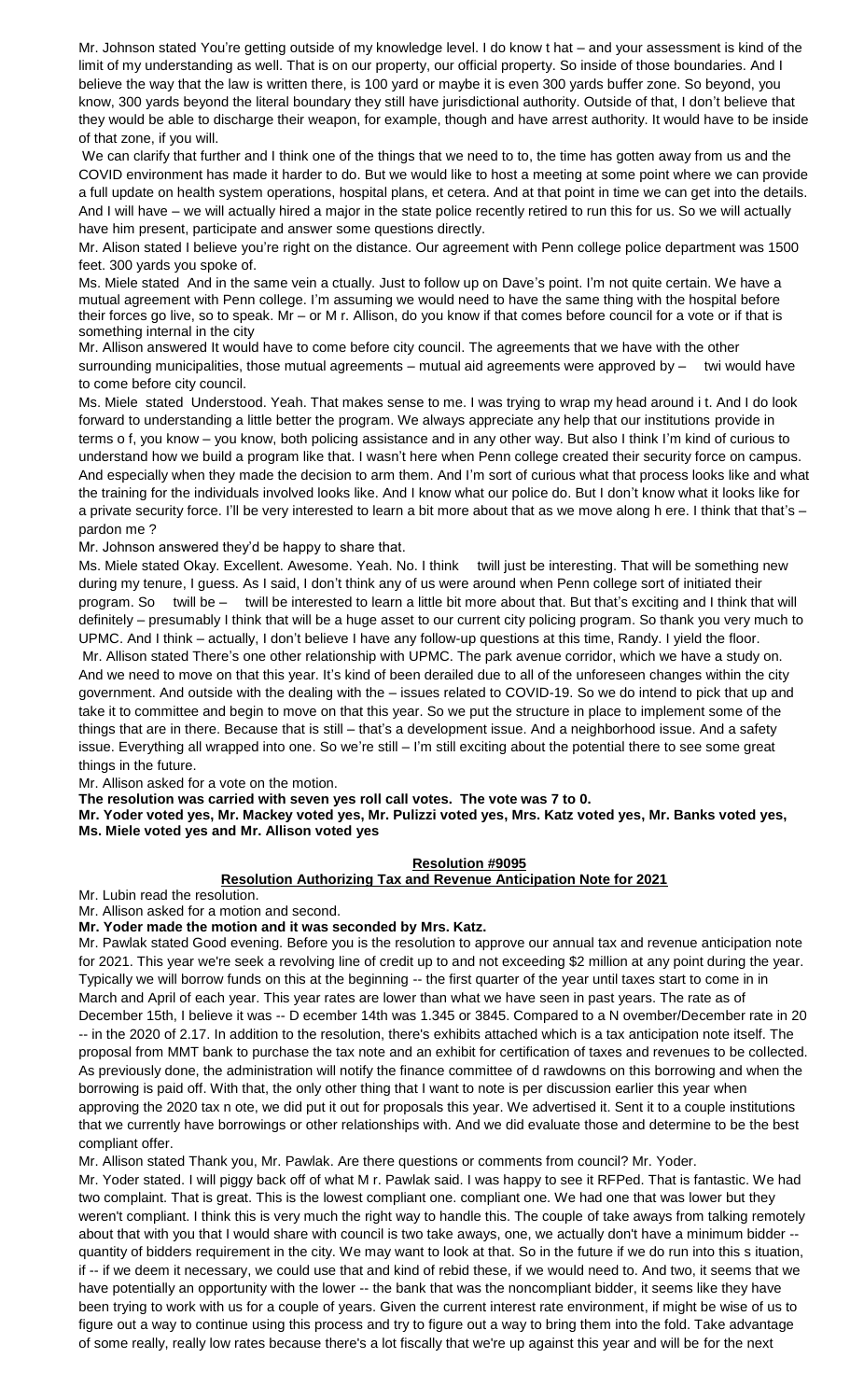couple of years. That is just an observation that I think would be wise to look a t. So other than that, good work, Joe, and thank you very much.

Mr. Allison asked for a vote on the motion.

**The resolution was carried with seven yes roll call votes. The vote was 7 to 0.**

**Mr. Yoder voted yes, Mr. Mackey voted yes, Mr. Pulizzi voted yes, Mrs. Katz voted yes, Mr. Banks voted yes, Ms. Miele voted yes and Mr. Allison voted yes**

## **Resolution #9096**

## **Resolution to Approve the 2020 James David Robinson Cultural Arts Grant Program**

Mr. Lubin read the resolution.

Mr. Allison asked for motion and second to adopt the resolution.

**Mr. Pulizzi made the motion and it was seconded by Mr. Yoder.** Ms. Drummond So in front of you have the James David Robsinson Cultural grant. We do it every year. We have a fund of \$3,000 for the city which is our agreement that we had with the settlement back in 2016, I believe it was. So 2020 put everything on pause and everything got delayed and postponed. I was approached mid-December about the cultural grant. We had four applicants that initially submitted an application. Only two of them actually proceeded to

go through and to continue on with their activities for the community. So the proposal you have in front of you is to split the \$3,000 between those two organizations which is the community arts center and the Williamsport symphony orchestra. We were going to split that evenly between the two? Thank

Mr. Allison saidThank you, Kayla. That is an interesting development and the everything of COVID, I think. Are there questions or comments from

Mrs. Katz stated You know, it's really interesting, you know. Any kind of funding for the art started decreasing about 35 years ago. And each year you see where the arts get eliminated in so many different areas. So it is really great that the community arts center has taken this on and has this educational series for the youth of our counties really. And it's amazing. I just wanted to read one sentence from the community arts application that they said. The arts built empathy and understanding mostly missing from our society today and h ow -- how important that is to give to our youth to - that they learn these attributes. And it is also, you know, what the educational series does is it gives kids more understanding of themselves and also more self confidence in themselves. So I'm really thrilled with -- even though it is so minimal, \$1,500, at least we're participating in the program. And then when you go with the holiday concert with the symphony, how many cities have a symphony in their city. I'm proud to say when people come in that we have this symphony. And the mistro is an incredible man. The passion that he puts into his -- the concert series is incredible. And Janet Harris is such an asset to the series also. So I would love if we ever, ever could ever put more money into these programs because they're a great asset. I know it just can't be. But I do want to thank both of these o rganizations for everything that they do.

Mr. Allison Thanks, Bonnie. Well said. Any other comments or questions tonight? There was a time w hen -- back in the early '90s when we had by think around \$15,000 from the city to give to arts programs. But those days are gone right now. And hopefully we can get back there some time. Hearing and seeing no other comments, Mr. Lubin on the motion, please.

**The resolution was carried with seven yes roll call votes. The vote was 7 to 0.**

**Mr. Yoder voted yes, Mr. Mackey voted yes, Mr. Pulizzi voted yes, Mrs. Katz voted yes, Mr. Banks voted yes, Ms. Miele voted yes and Mr. Allison voted yes**

Accept for filing

Controllers Report 10/20

Mr. Allison asked for motion and second.

**Mr. Yoder made the motion and it was seconded by Mrs. Katz.**

**The minutes were accepted for filing with seven yes roll call votes. The vote was 7 to 0.**

**Mr. Yoder voted yes, Mr. Mackey voted yes, Mr. Pulizzi voted yes, Mrs. Katz voted yes, Mr. Banks voted yes, Ms. Miele voted yes and Mr. Allison voted yes**

Announcements

 The next regularly scheduled City Council meeting will be held on Thursday, January 21, 2021 at 7:00 PM, Remote **Enter through the police department at rear of building for meetings after 5:00 PM.)**

Upcoming Meetings: to be determined from committees when formed for 2021

Mr. Allison asked for comments from City Council.

Mr. Banks stated So I didn't get to address it earlier with the nominations, but I know I tend to compliment in private and not in public. So I want to thank you and Liz for guidance this past year. That was -- it was a rough l earning curve for the four of us. Bonnie. Bonnie as well. Thank you to our -- our elder -- I didn't say older but elder council members for helping us through this.

Careful, Dave.

[LAUGHTER]

I should have gone the other way around. Sorry. No. No. But I mean it sincerely. It was a rough

Mr. Allison stated Yes, thank you, Dave. Those with kind w ords. I think we all learned a lot this year. It was unusual. But it is good to be stretched, right. It helps you stay fresh and on your toes.

 Ms. Miele stated Randy, I think that comment actually highlights something else that is very true. I know that I have had a couple of i rons on the fire and haven't been able to put as much time into council as I would have hoped. On the other hand, you have put more time into council than anyone could have hoped for. And I don't think that w e -- we thank you anywhere near often enough on camera or in person for that. You have carried city council this year and you have really done a remarkable job of it. And it took countless hours. And every time that I contacted you to say what the heck is this about? You know what it is about because you have been paying attention and I have been off diapering twins. So any way, w e -- yeah. Your thanks really should -- to my way of thinking all of us, veteran council